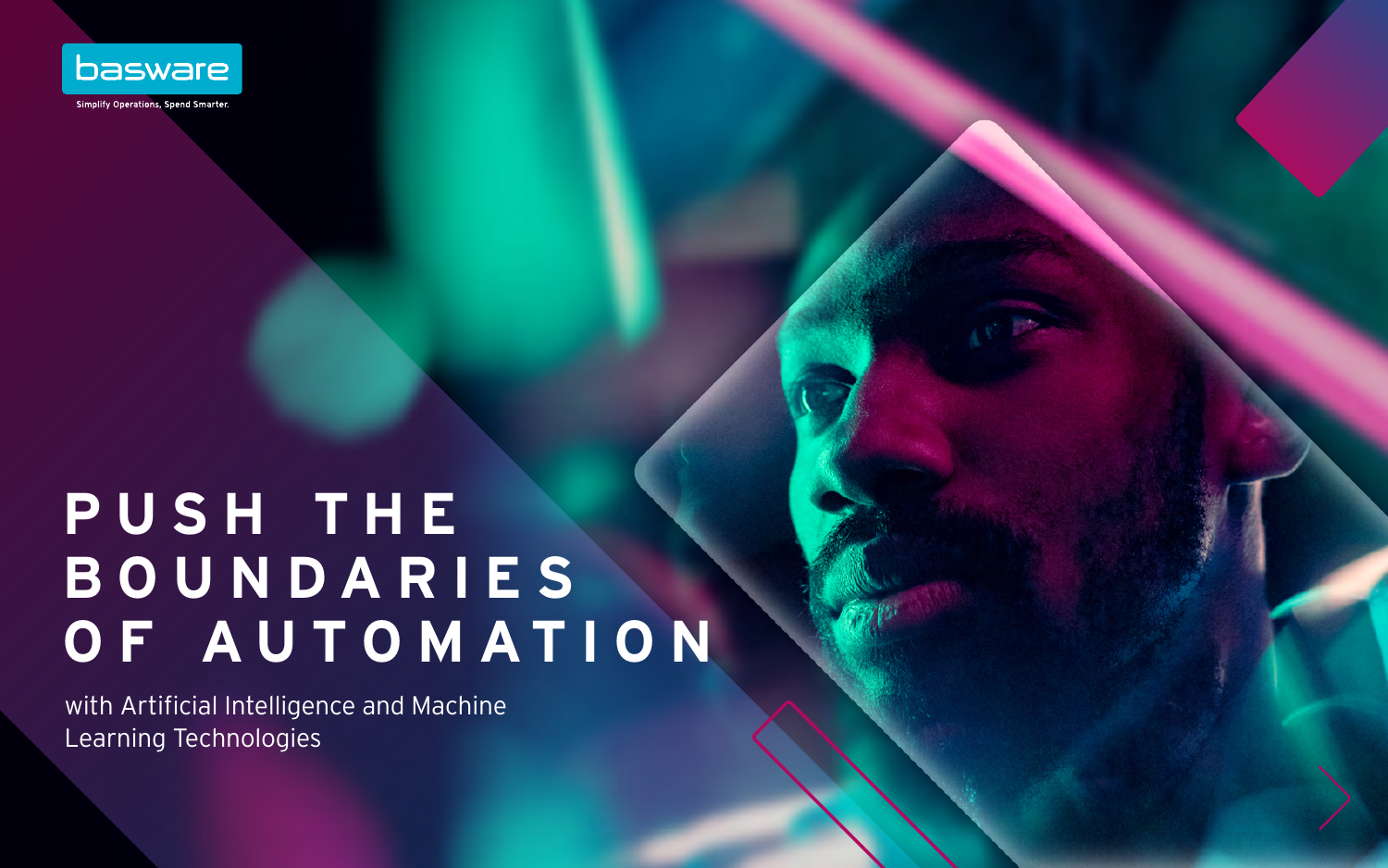#### **LEVERAGE AI & ML FOR MEASURABLE BUSINESS IMPACTS**

ML and AI are enablers of a completely new era, which is nothing short of a revolution in how accounts payable (AP), procurement, and finance teams work. These technologies minimize the need for human intervention by learning from every exception that has been handled manually. In practice, any exception only occurs once. From then on, the AI learns through ML how to deal with the exception on its own in the future. If applied in the right context, these technologies can impact the soundness of financial operations holistically – spanning from touchless processing, cashflow management, financial analysis, and more. With this, you contribute to the ultimate state of 100% touchless processing and spend visibility all organizations aim for.

#### **AI & ML RING IN A NEW ERA OF PROCESSING BUSINESS DOCUMENTS**

These modern technologies will enable those involved with the procure-to-pay (P2P) process to finally get rid of manual exceptions and poor data quality.

Boiled down, AI and ML bring about the following key benefits to P2P:

- Drastically reduce manual handling of business documents, such as invoices.
- Shorten processing times for invoices, purchase orders, and other documents.
- Considerably increase data quality and accuracy.

### **IMPROVE AP & P2P PROCESSES**

- Support AP and procurement processes with AI to automate and practically eliminate manual handling of invoices and other business documents.
- State-of-the-art AI automates the conversion of machinereadable PDFs to e-invoices with 97% accuracy.
- With very little human exception handling required, your AP team saves a tremendous amount of time.
- Faster invoice processing times allow you to improve your cashflows and generate savings through early payment discounts and DPO optimization.
- Minimize exception handling. Through human-machine dialogue between your staff and our AI, you never have to handle the same exception again.

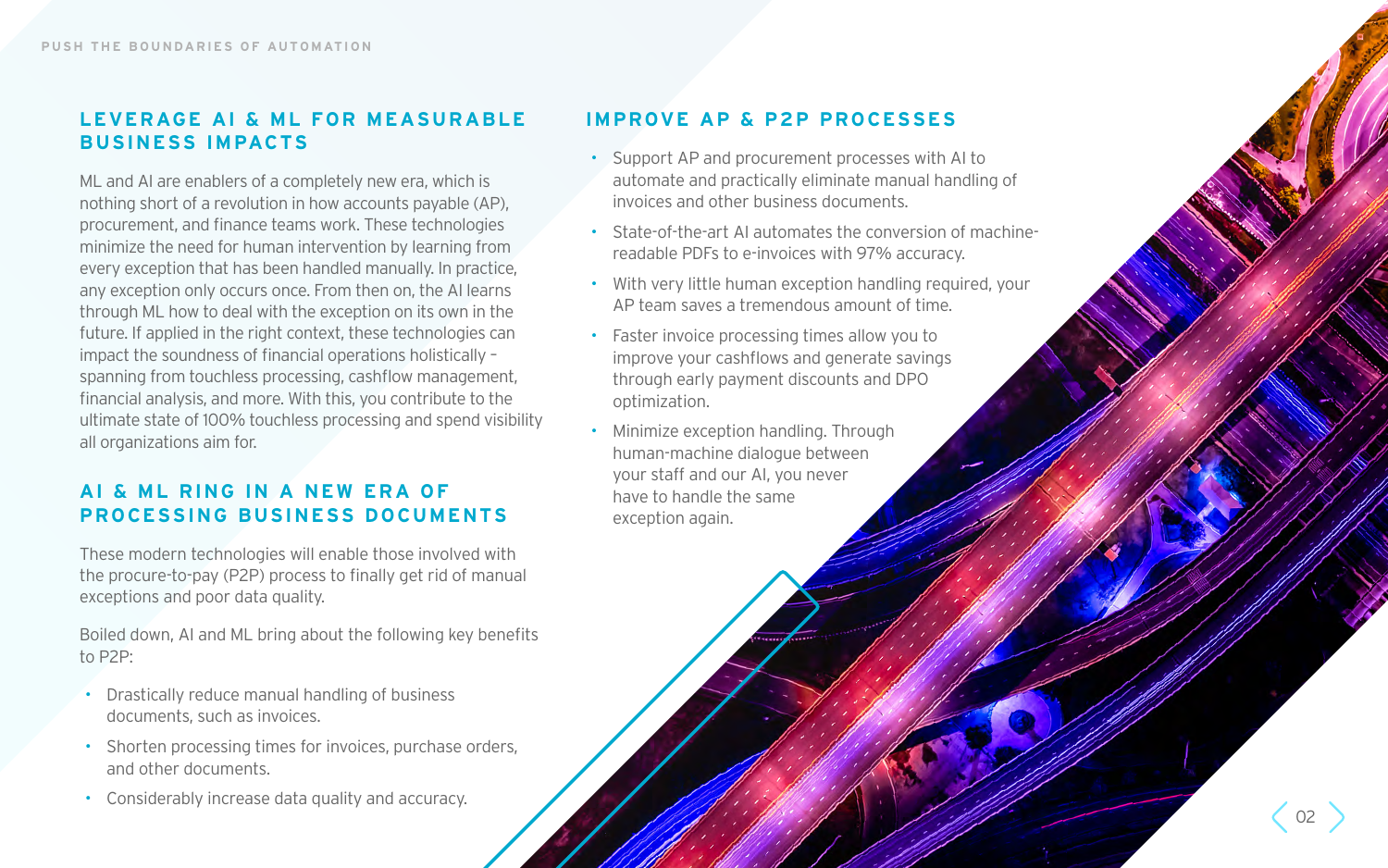#### **PUSH THE BOUNDARIES OF AUTOMATION**

### **IMPROVE FINANCIAL INSIGHTS**

Basware. The information always remains in an electronic format, which eliminates

- Convert 100% of your PDF & paper invoices to true electronic invoices with data extraction errors.
- Better accuracy leads to better invoice data quality and greater spend visibility.
- Our AI automatically identifies invoices that are likely to get paid late. This allows you to handle them early to realize even more early payment discounts.

#### **BASWARE STANDS AT THE FOREFRONT OF AI & ML**

For over 30 years, Basware has not only stayed up to speed with recent developments in our field, but led the way in P2P innovations, and we continue to do so today. We are driven by the desire to identify both small and large parts of the P2P process that can be simplified through advanced technologies, ready-made by our innovative team of product development experts.

Already today, Basware's AI and ML capabilities deliver central benefits across the full P2P cycle to organizations around the globe. From invoice capture and data extraction to coding and matching, our innovative AI and ML technologies add value by accelerating processing times, reducing the need for manual effort, and eliminating errors.

#### **BASWARE TECHNOLOGIES**

#### SmartPDF for +97% Invoice Accuracy

Basware automates the conversion of machine-readable PDFs to e-invoices consistently with unprecedented accuracy above 97%, requiring extremely minimal manual effort. SmartPDF AI is trained using data automatically extracted from historical invoices via a state-of-the-art machine learning model.

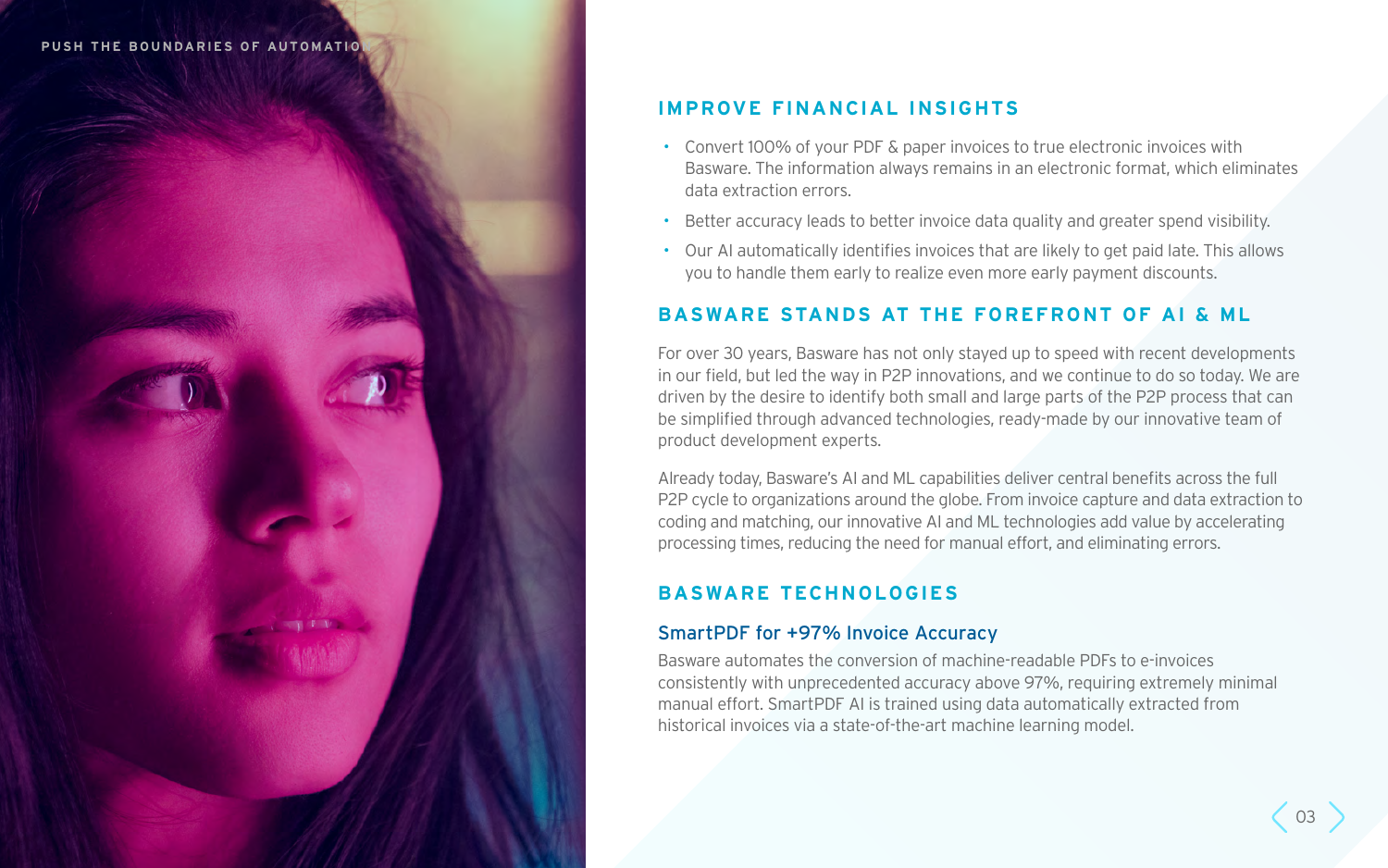#### **CloudScan** to Digitize Remaining Paper Invoices

To keep the manual matching of invoice fields to a minimum, CloudScan uses ML-logic to collect the coordinates where correct invoice field data was found. If an exception occurs and you manually correct the recognition for a field, Cloudscan stores the correct coordinates for automatic use in the future.

#### Advanced Matching for Touchless Processing

Traditional matching leaves your AP team with a variety of issues, often leading to dreaded manual exception handling. Basware's advanced matching algorithms provide all the key elements needed to reach high levels of automation and drive touchless processing.

#### SmartCoding to Eliminate Exception Handling

With SmartCoding, invoices that are not backed by purchase orders, coding templates, or recurring payment plans can also be automatically coded with minimal human interaction. SmartCoding technology automatically searches and analyses historical data to recommend appropriate coding for non-PO invoices.

#### Predictive Analytics to Power Insights

Basware's predictive analytics capabilities incorporate an intelligent algorithm to identify invoices at risk of being paid late, enabling organizations to prevent late payments, capture early payment discounts, and optimize

cashflow. Our predictive analytics analyzes patterns found in transactional information and predicting potential future outcomes.

#### Spend Analysis Powered by AI

To enhance customers' visibility, Basware has teamed up with Sievo to provide customers with additional, complementary specialist services. Sievo offers true, multi-source spend analysis by collecting procurement data from all your organization's financial sources. They simplify spend visibility by extracting, cleansing and enriching, and assembling all your data into intuitive dashboards and self-service reports. With this central source of truth, companies can drill-down into their data to make better business decisions, get 100% spend visibility, and locate more savings opportunities across your P2P.

#### Strongest data set for training AI & ML

Basware has over twenty years of experience in handling invoices for hundreds of cloud customers. We leverage this unparalleled wealth of data to train our AI and ML solutions to deliver cutting-edge solutions not seen elsewhere.

### **WHAT'S NEXT AFTER AI & ML IMPLEMENTATION?**

The ongoing technological developments not only change the paradigm from a technology standpoint but also raise the need for new types of skills across the P2P process. There will be less manual exception management and more data crunching. There will be fewer suppliers inquiring for stalled invoices and more focus on helping procurement to understand spending profiles. The massive increase in financial agility will allow firms to react adequately to potentially emerging crises. And overall, firms worldwide will keep their competitive edge while empowering growth opportunities.

04